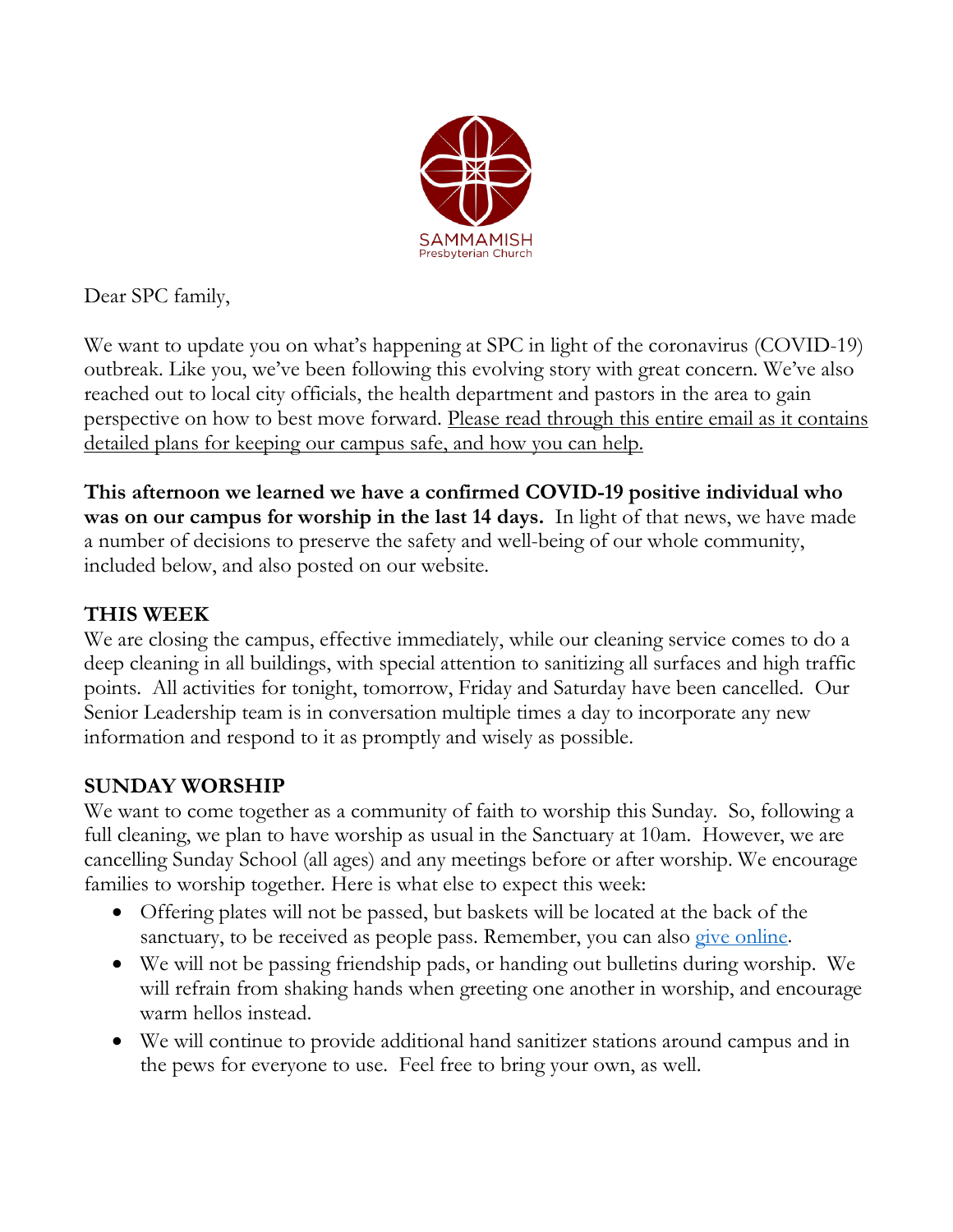- For families with kids: In addition to keeping our campus clean, we will be taking extra care of our kids' spaces. Our classrooms and toys will be cleaned and sanitized.
- If you are not feeling well, fall into a high-risk group, or would feel more comfortable not coming to campus, please go to the SPC website to listen to any of our past [sermons.](http://spconline.org/worship/sermons/) You can access our <u>Lenten Spotify list</u> as well, for great worship music on our website.
- The Leadership Team will decide on Sunday afternoon what the campus closures may look like for next week.

### **HOW CAN WE HELP**

It's important to find ways to serve in this kind of situation. Here are three ways you can help:

- 1. **Pray** Pray for those impacted by the virus, as well as their families and loved ones.
- 2. **Give**  In the coming weeks, much like your generosity in response to the flooding, we will be looking for specific ways to help those affected by the virus. If you'd like to join us, we will communicate soon the ways you can help – you can always give [online!](http://spconline.org/giving/)
- 3. **Serve** Be praying and thinking about ways we can be a light, together, for our neighbors in the midst of this crisis. If we can put together care packages for overworked hospital staff, or provide relief for families who are isolated by this illness – we will let you know.

If you'd like to share your thoughts, concerns, questions, and ideas with us as we navigate our response to this situation, we'd love to hear from you. Your input and feedback are truly important to us. Please email us  $(i$ lincicome@spconline.org or [kelly@spconline.org\)](mailto:kelly@spconline.org) with any questions or comments.

While we cannot control the virus, its spread or the impact it has in our community, we're doing everything we can to make our campus as safe and clean as possible. We appreciate your cooperation and commitment to help us do just that. We also want to remember: God has called us to not live in fear, but in faith. As the Apostle Paul wrote in 2 Timothy 1:7, *"For the Spirit of God does not make us timid, but gives us power, love, and self-discipline."* Our prayer is that God will fill all of us with these three gifts, regardless of what comes our way.

#### Faithfully,

**Jeff Lincicome & Kelly Hostetler** Senior Pastor Pastor of Care and Families